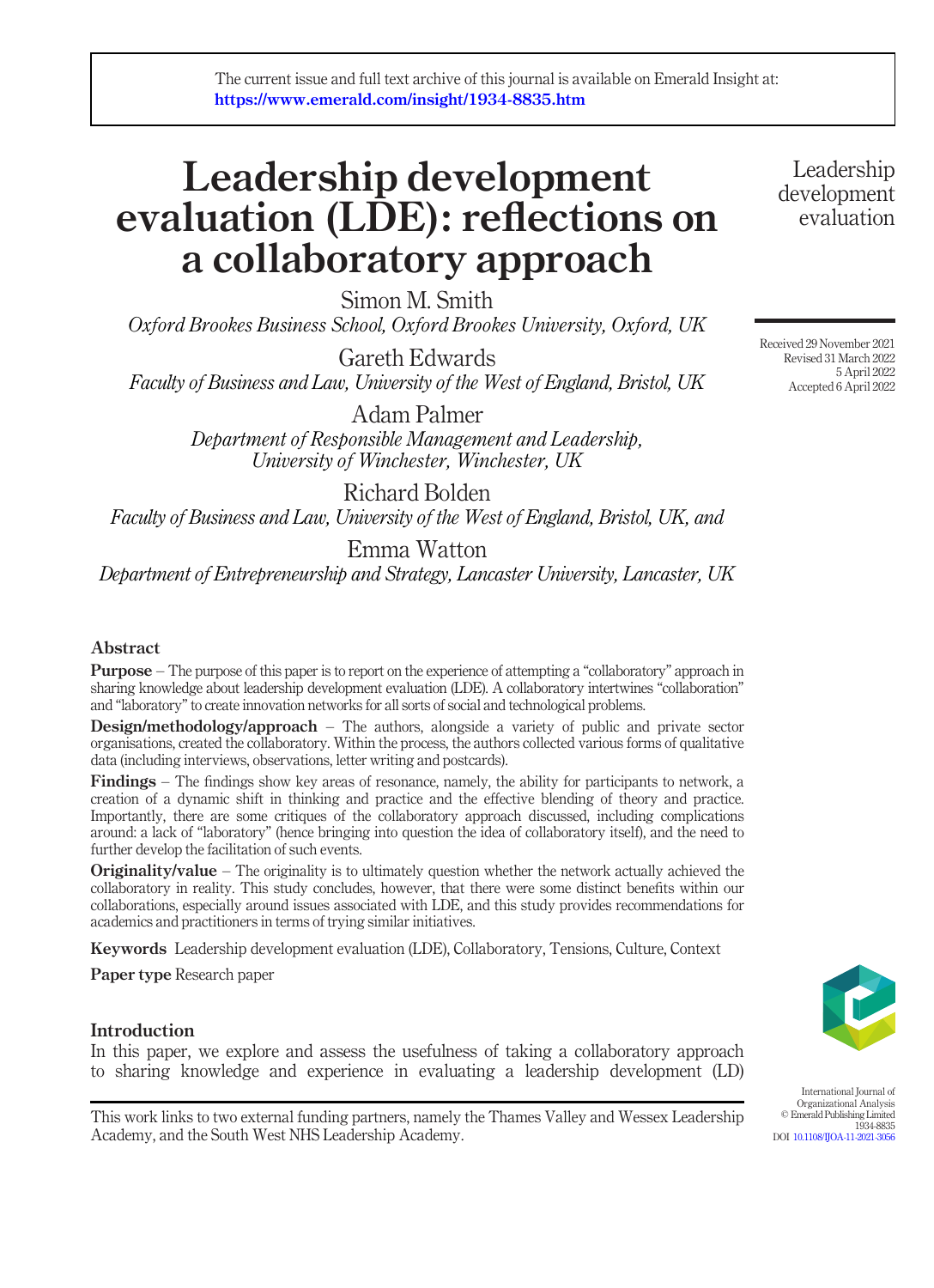programme. The basis for doing so was an attempt to ensure that LD programmes are purposeful and dynamic [\(Howieson and Grant, 2020;](#page-12-0) [Kempster](#page-12-1) et al., 2018), innovative and creative ([Megheirkouni and Mejheirkouni, 2020](#page-13-0)), linked to organisational effectiveness [\(Douglas](#page-11-0) et al., 2022) and aligned with broader organisational challenges ([Hernez-Broome](#page-12-2) [and Hughes, 2004\)](#page-12-2). More specifically, our contribution is to the LDE literature by implementing and reporting back on the perceived effectiveness of a collaboratory approach – a "suggested" innovative and creative approach to research (Bos *et al.*[, 2007;](#page-11-1) [Finholt, 2003;](#page-12-3) [Muff, 2014;](#page-13-1) [Wulf, 1993\)](#page-14-0). In addition, we also contribute by critiquing the notion of collaboratory through its attempted practical engagement. Thus, both the results and analysis of the process are central to the discussion presented. This offers distinct insights seldom covered within the literature concerning LDE. Our findings suggest that while there were issues in maintaining an ongoing collaboratory, this should not sway researchers and practitioners from using this sort of social lab ([Hassan, 2014\)](#page-12-4) in sharing knowledge, good practice and experience of LDE.

The paper is structured as follows. We highlight the literature on collaboratory techniques and make links to LDE. Key literature within LDE is then drawn out that is particularly pertinent in light of testing out a collaboratory approach. We follow this with a presentation of our methodology, analysis and findings. Finally, we draw together a critique of the approaches applied, leading to relevant conclusions and recommendations for LDE practice.

## Concept of collaboratory

Organisations are becoming increasingly reliant on teamwork and collaboration ([San](#page-13-2) [Martín-Rodríguez](#page-13-2) et al., 2005, for a review). Within this paper we explore one way of organising collaboration with experimentation in mind – the "collaboratory". [Wulf \(1993,](#page-14-0) p. 854) describes a collaboratory as a:

[...] center without walls, in which the nation's researchers can perform their research without regard to geographical location - interacting with colleagues, accessing instrumentation, sharing data and computational resource, and accessing information in digital libraries.

"Collaboratories", therefore, represent a paradigm shift in problem solving [\(Wulf, 1993\)](#page-14-0) and learning (Nix et al.[, 2018\)](#page-13-3) where more holistic views and less isolative problem-solving [\(Brabham, 2008](#page-11-2); [Steiner and Posch, 2006](#page-13-4)) is enacted. Effort in a collaboratory is specifically designed to enable a diverse range of stakeholders to address a burning societal issue, such as terrorism, financial crisis, energy, leadership and management education, etc. In our case, we were interested in exploring the notion of sharing ideas around the issues commonly associated with the evaluation of LD programmes.

We wanted to engage with this idea and bring it into the domain of LDE because the notion of collaboratory aims to benefit from the "wisdom of crowds" [\(Surowiecki, 2004\)](#page-14-1), with the solution to a complex problem(s) dependent on a large body of solvers/stakeholders. Collaboratories aim to aggregate solutions, not average them among participants ([Brabham,](#page-11-2) [2008](#page-11-2)) and is represented by a typically iterative and continuous process done in a skilfully facilitated circular space, through a combination of action research and action learning [\(Muff, 2014\)](#page-13-1). Hence, a question raised initially by our research was, to what extent does "collaboratory" differ to already existing ideas of action-learning ([Volz-Peacock](#page-14-2) et al., 2016) or action research (Clark et al.[, 2020](#page-11-3))? And to what extent might this form of research/ learning help with sharing practices in and understanding complexities of LDE? These became our initial guiding research questions.

Unlike the other collaborative efforts, the literature suggests that the inclusive nature of collaboratories ensures that barriers to innovation are overcome and this leads to the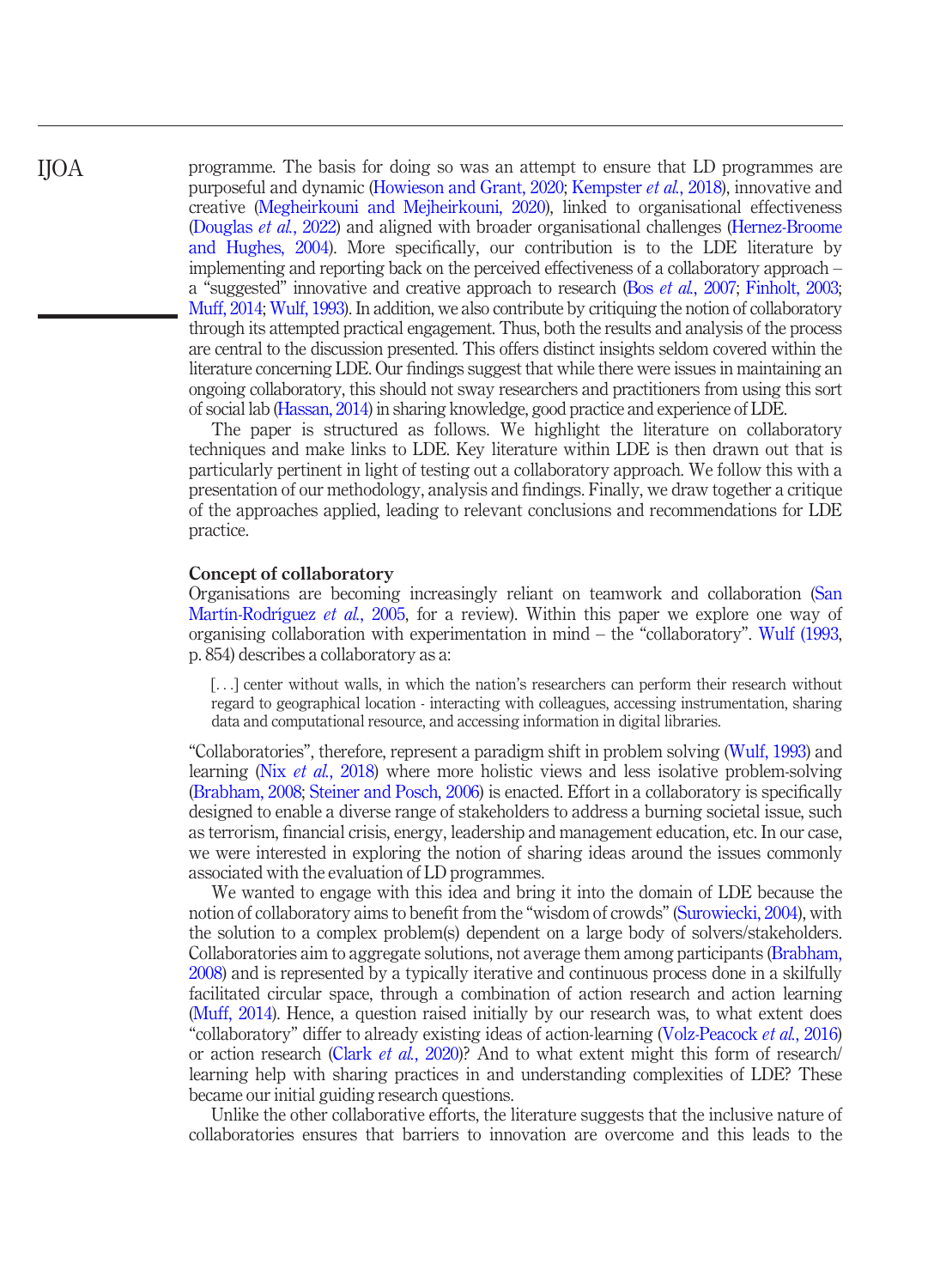generation of socially robust solutions ([Steiner and Posch, 2006](#page-13-4); [Gehlert](#page-12-5) et al., 2010), as distributed intelligence is collectively harnessed, resulting in the mobilization of skills [\(Terranova, 2004](#page-14-3)). Indeed, this is echoed by [Brabham \(2008\)](#page-11-2) who noted the ability of such a group to excel at a common objective that would be highly problematic for traditional problem-solving teams. In our case, the problem to be solved encompassed creating effective evaluations of a range of LD activities which took place within a variety of organisations that took part. We were also keen to develop critical approaches to the evaluation of complex interventions (e.g. tackling wicked problems across boundaries; mobilising collective capacity and culture change) – rather than a simple assessment of individual learning.

In contrast to the benefits above in using a collaboratory technique ([Muff, 2016\)](#page-13-5), there are issues regarding the measurement of impact within collaboratories. For example, and using one aspect of a collaboratory in particular, [Lee and Bozeman \(2005\)](#page-12-6) and [Melin and Persson](#page-13-6) [\(1996\)](#page-13-6) noted that the significance of "research collaborations" are typically measured by outputs such as co-authorships, institutional co-authorships and sub-authorships. This, however, might not be the case in more socially inclined environments, such as an exploration into LDE good practice. According to Bos *et al.*' (2007) typology, our collaboratory would be classed as an "Open Community Contribution System" where the focus is the aggregation of knowledge by many separate individuals and groups toward a common problem. For us, the development of the collaboratory was more about building a community of practice [\(Wenger, 2020](#page-14-4)), comprising leadership academics, practitioners, developers and those who commission evaluation rather than measuring outputs *ber se*. Hence, the importance of our research reported herein.

# The leadership development evaluation collaboratory

The leadership development evaluation collaboratory (LDEC) was developed by the authors with funding and support from two local NHS Leadership Academies. A steering group was formed with members present from the universities involved and the sponsors. The collaboratory meetings took place once a quarter at the host universities on an alternate basis between 2016 and 2018 with between 20 and 30 attendees at each event, mainly from a public sector background but also some participation from the private and third sectors. Generally, each collaboratory took the form of:

- plenary speakers on theoretical and research considerations linked to LDE and issues of evaluation more broadly;
- the presentation of case studies on LD (largely from the NHS, but some insights from other public and private sector initiatives);
- discussion groups (between 8 and 10 members) to share any learning from these presentations that may further develop practice in evaluation;
- workshops on techniques for LDE, such as simulations and diagnostics; and
- Action Learning Sets of between 4 and 5 members were also created and met once or twice (either in-person or virtually) between each collaboratory.

We will now turn towards some particular LDE issues we wished to investigate within the parameters of the collaboratory.

# Key concerns in leadership development evaluation

Practitioners in LDECs are currently operating in complex environments, such as the NHS, where evaluating LD programmes is challenging [\(Watkins](#page-14-5) *et al.*, 2011). As a consequence, we wanted to explore the idea of collaboratory. In developing the collaboratory, we were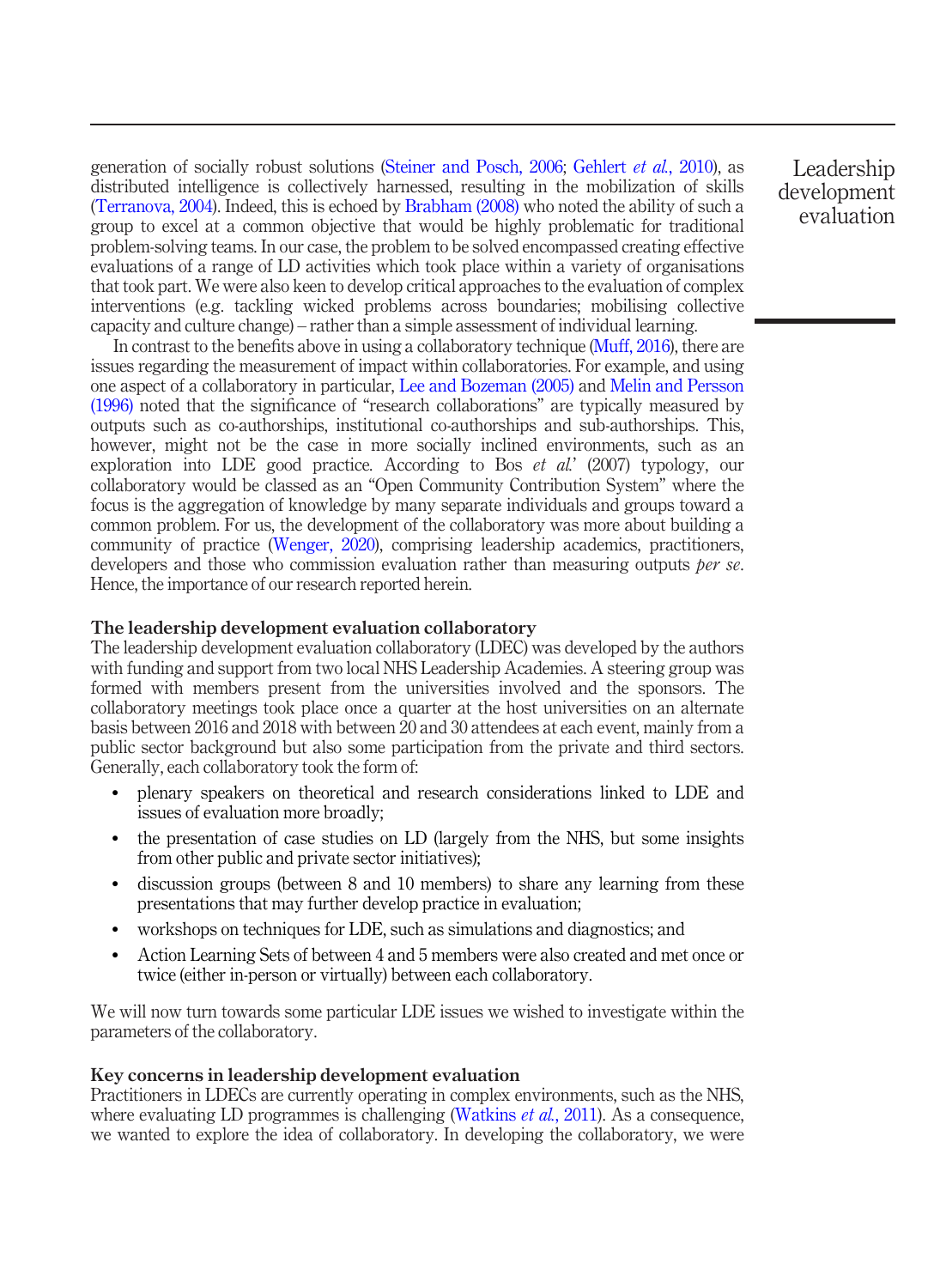aware of some key issues we wished to reflect upon during the experience; we have therefore, highlighted these below.

#### Tensions and contradictions in leadership development evaluation

IJOA

When setting up the collaboratory, we were acutely aware of the tensions and politics involved between commissioners, managers, leaders and evaluators and the level of complexity involved in any evaluation process (Jarvis *et al.*[, 2013](#page-12-7); [Kennedy](#page-12-8) *et al.*, 2013; [Turnbull and Edwards, 2005](#page-14-6)). In highlighting this inherent complexity, Day et al. [\(2014\)](#page-11-4) suggest that when discussing LD and its evaluation we need to focus on the development of both human and social capital. Consequently, one of the challenges of evaluating LD is that there is the necessity to look at the contributions beyond numbers and the traditional qualitative material to better understand the dynamics of a process. [Burns \(2009\)](#page-11-5) reports that quantitative methods provide a useful role in LDE; however, a wider perspective is required to better observe "how" and "why" it is happening. In taking this view we empathise with [Anderson](#page-11-6)'s (2010) assertion that an aspect of management development, such as LD, is a complex relational and dialogical activity. And, as [Kennedy](#page-12-8) *et al.* (2013) highlight, LD and hence its subsequent evaluation is set within differing mindsets. We therefore felt that a collaboratory approach would help to capture this complexity and start the journey into the "how" and "why" of development programmes.

Another point highlighted by [Carden and Callahan \(2007\)](#page-11-7) is the level to which LD programmes create leaders or loyalists, where LD is a mechanism for acculturating managers ([Tomlinson](#page-14-7) *et al.*, 2013). Conversely, [Larsson](#page-12-9) *et al.* (2020a) have found that LD programmes have the potential to distance individuals from their organisations. Others have also found resistance ([Carroll and Nicholson, 2014\)](#page-11-8) and dominant power relations that manifest a performative masculinised construct [\(Stead, 2014;](#page-13-7) Mate et al.[, 2019](#page-13-8)) in LD programmes. These are, therefore, important as mechanisms of LDE maybe measuring the alignment of those on a programme as opposed to the level of learning, or may not pick up on resistance or distancing that occurs from the programme. Evaluative processes may also penalise programmes that have distancing or resistance evident, without appreciating the level of leadership learning. Again, the use of a collaboratory approach could have an important discursive [\(Anderson, 2010](#page-11-6)) impact on how aspects of programmes are judged. [King and Nesbit \(2015\)](#page-12-10) add to this perspective by suggesting that in some instances, the use of traditional techniques for evaluation can lead to a collusion between supplier and purchasers of LD. Their findings also raise a question around causation. Our view was that a collaboratory space would provide challenge and support for evaluative processes and also work toward a better interpretation of causation and transference back into organisations [\(Belling](#page-11-9) et al., 2004).

[Turnbull and Edwards \(2005\)](#page-14-6), for example, report that tensions might derive from the cultural norms within an association/collaboration. Such tensions might also be considered a complex reflection of the societal, economic and political asymmetry that occurs between the different members of a specific project or collaboration. Jarvis and colleagues (2013) argue that when it comes to LDE, stakeholders need to work with the uncertainty and anxiety that arises and utilise it in a creative way. Stakeholders need to also be aware of the destructive challenges that might arise from the tension which surrounds LDE programs. As a result, we wanted to use these tensions as the basis for discussion within collaboratory meetings.

#### Culture, context and creativity in leadership development evaluation

It is clear that when evaluating LD there are increasing debates in recent literature regarding how evaluation techniques keep pace with ever increased levels of creativity in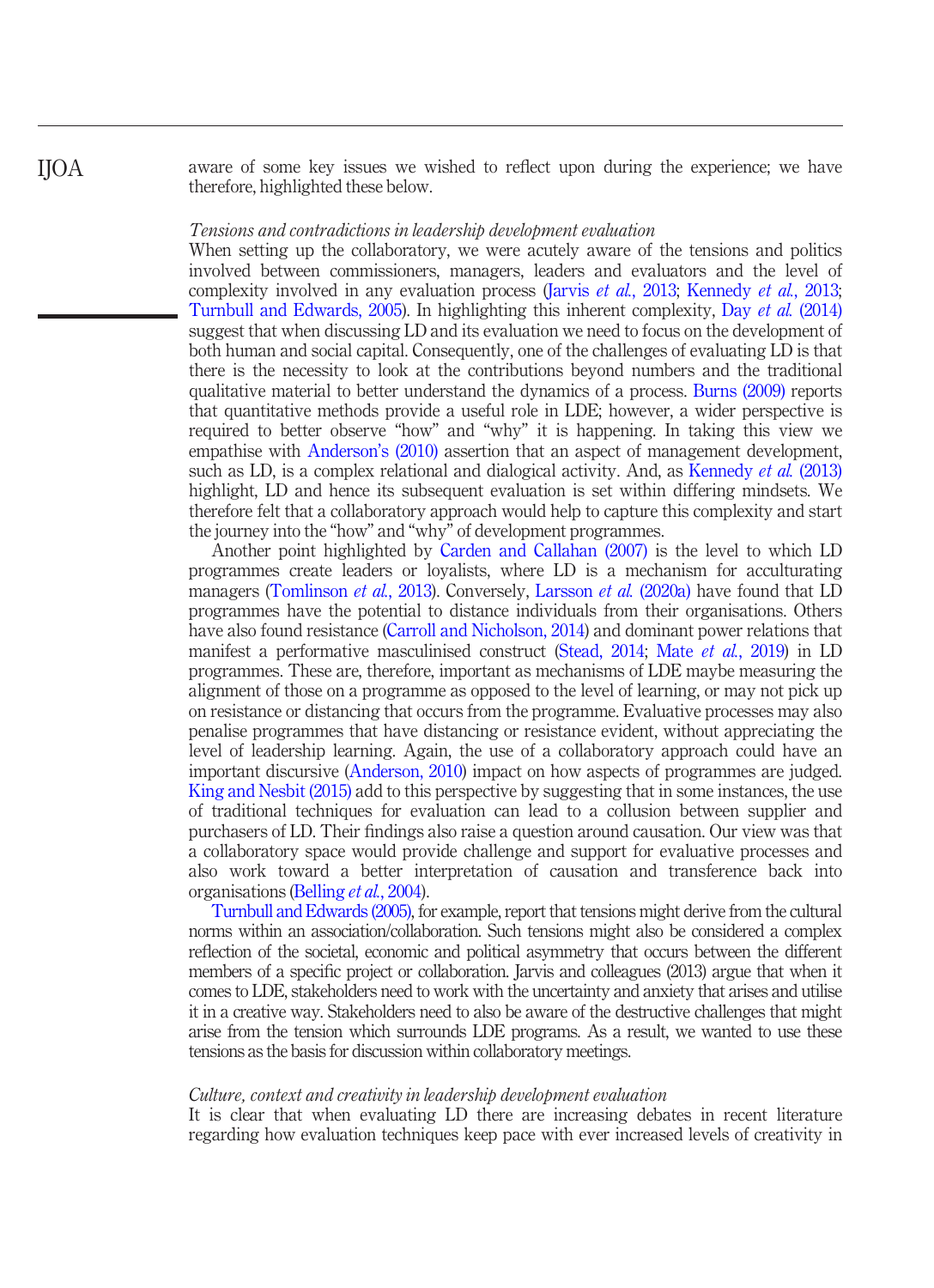LD programmes ([Edwards](#page-12-11) *et al.*, 2015 for a review) and how these techniques harness the impact of culture and context on leadership learning ([Edwards and Turnbull, 2013\)](#page-12-12).

With regards to creativity, many organisations across a variety of sectors view leadership and its development as a source of competitive advantage ([Raelin, 2004](#page-13-9)). As a result, researchers and practitioners have begun to develop an interest in innovative methods of LD ([Edwards](#page-12-11) *et al.*, 2015, for a review). The development of these creative techniques raise questions of how these methods are then evaluated and whether there is a need for greater creativity in LDE processes. Our focus here is how a collaboratory approach may help in developing more creative approaches to LDE.

Some researchers suggest the need to compare LDE findings across differing sectors [\(Packard and Jones, 2015](#page-13-10)). Others have highlighted the deeper importance of capturing context and culture in LDE [\(Edwards and Turnbull, 2013\)](#page-12-12) and the need to gain information on outcomes at not just individual but organisational and community levels ([Black and](#page-11-10) [Earnest, 2009](#page-11-10)). [Edwards and Turnbull \(2013\)](#page-12-12), for example, influenced by anthropological approaches to the study of leadership, argue that, if leadership is a dynamic social process [\(Wood, 2005\)](#page-14-8), evaluation needs to be able to assess the way learning becomes evident in the culture of organisations and the actions of leaders. They present five case studies that seek to show how using social constructivist approaches to evaluation are a basis for assessing leaders' abilities in different cultural contexts. To evaluate LD requirements deeply in complex environments demands time commitment and a diversity of approaches and these naturally consume more resources than competency-based methods. For example, attempts to evidence individual learning and organisational outcomes by following a cohort of participants in LD ([McCray](#page-12-13) *et al.*, 2018) used considerable resources to achieve this objective.

Our paper, therefore, seeks to explore whether a collaboratory approach might harness a deeper sense of culture, context and creativity in LDE and help address potential concerns around long-term impact of LD, as outlined in the next section.

## Longitudinal evaluation in leadership development evaluation

Pursuing longitudinal evaluation represents an important part of LD evaluation to track how leadership emergence develops over time ([Joseph-Richard](#page-12-14) *et al.*, 2021; [Packard and](#page-13-10) [Jones, 2015](#page-13-10)). [Joseph-Richard](#page-12-14) et al. (2021), in particular, highlight the issue of time being important when evaluating LDE. They suggest that a time-sensitive approach to evaluation is paramount to being able to longitudinally capture any impact from leadership learning. As [Grove](#page-12-15) et al. (2007) also highlight, outcomes from a LD programme may not occur in some contexts for some time and hence there is a need to capture these "down-stream" results. Yet only a small portion of evaluation programmes have assessed the long-term impact of development interventions [\(Kellogg Foundation, 2002\)](#page-12-16).

Using an arrangement like a collaboratory, we hoped, would enable a deeper tracking process to be initiated when looking into the impact of LD initiatives including design and implementation over time. Added to this is the need to appreciate that LD involves an ongoing response to reflections both from informal and formal interactions ([Marsick and](#page-13-11) [Watkins, 2001](#page-13-11)), leaving some scholars to suggest a delayed reflective evaluation technique [\(King and Nesbit, 2015\)](#page-12-10) and ones linked to a theory of change [\(Watkins](#page-14-5)  $et al., 2011$ ) to try and capture these moments. Our experimentation with the collaboratory approach was intended to draw this elongated perspective out within evaluation projects, at least, in part.

In addition, research has emphasised advantages in longitudinal evaluation ([Marvel and](#page-13-12) [Pitts, 2014](#page-13-12); Oberfi[eld, 2014](#page-13-13); [Zhu, 2013\)](#page-14-9). On the one hand, some scholars suggest that longitudinal evaluation should be measured within two time periods [\(Jacobsen and](#page-12-17) [Andersen, 2015\)](#page-12-17). On the other hand, [Singer and Willett \(2003\)](#page-13-14) suggest two-wave studies of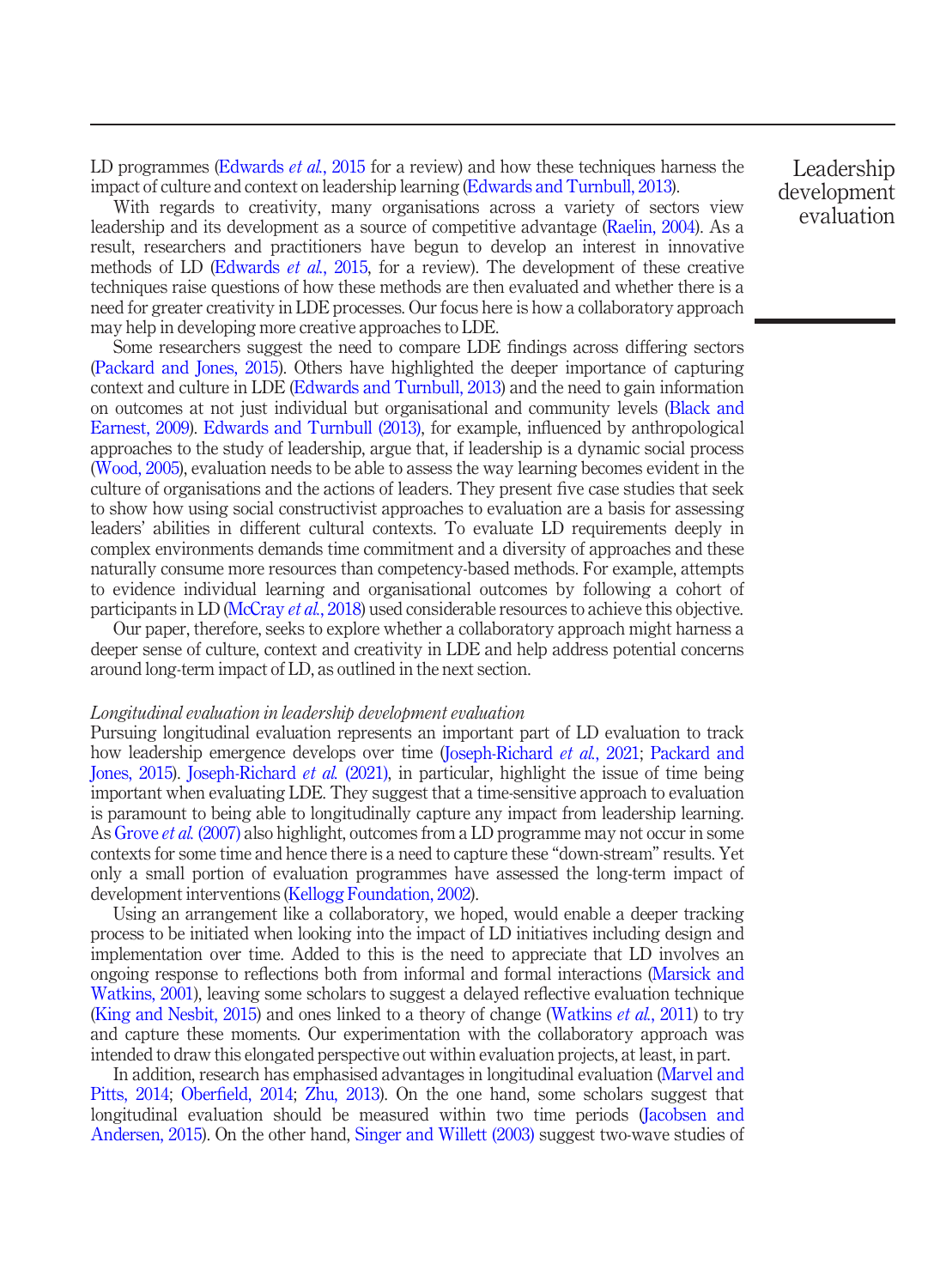IJOA

<span id="page-5-0"></span>Table 1. Research participants

change are limited and therefore longitudinal evaluation requires at least three repeated measures. Thus, the collaboratory was a potential way to gain multiple evaluation points to expand the value of longitudinal evaluation in the hope of capturing "chain-reaction" aspects [\(Anderson, 2010\)](#page-11-6) of learning and development that may occur.

Overall then, we were in the hope that the collaboratory would act as a community of practice (akin to Smith et al.[, 2019](#page-13-15)) for stakeholders and would engender an ethic of care [\(Smith and Kempster, 2019](#page-13-16)) and a sustainable approach ([Russ-Eft, 2014\)](#page-13-17) to LDE. These three areas, reviewed above, form the basis of how the collaboratory will be interpreted through the data gathered, which we describe below.

## Methodology

Our project was designed to investigate the contribution of a collaboratory approach in facilitating innovation and new thinking in LDE.

## Data collection

In order to gain a deep and wide interpretation on the impact and effects of the collaboratory in both evaluation and research, the researchers considered a variety of data collection techniques (as recommended by [Edwards and Turnbull, 2013\)](#page-12-12). The research methodology was therefore partly ethnographic in nature and the following processes for gathering data were employed. The data was collected through observation of the events by the authors, end of event anonymous feedback from participants, telephone interviews with a sample of key stakeholders and participants, and letter writing exchanges between the researchers and volunteer participants.

We also collected data from ten attendees to LDECs from a variety of sectors including, health, education, consultancy, and academia [\(Table 1](#page-5-0)). The table encompasses how many LDECs these participants attended, whether they presented a case study problem, made a presentation or gave a talk, attended action learning sets, or were involved in the letter writing activities.

## Letter writing and observation

At each collaboratory event, observations were undertaken by two of the three lead researchers in alternating shifts and notes were taken. More general notes were also taken by a research assistant. Additionally, the research team took part in an innovative process of letter writing [\(Clandinin and Connelly, 2000\)](#page-11-11). According to [Kralik](#page-12-18) et al. (2000), there are few studies that have used correspondence as a primary data collection method hence its novelty. This process consisted of one researcher writing a letter to the other two researchers with a

| Participant Gender Sector |        |                         | LDECs<br>Attended | Case study<br>presented? | Presentation.<br>Keynote or other | Action<br>learning sets | Letter<br>writing |
|---------------------------|--------|-------------------------|-------------------|--------------------------|-----------------------------------|-------------------------|-------------------|
| А                         | Male   | Health                  | 4                 | Yes                      | Yes                               | Yes                     | No                |
| B                         | Female | Education               | $\overline{2}$    | <b>Yes</b>               | N <sub>0</sub>                    | <b>Yes</b>              | N <sub>o</sub>    |
| C                         | Female | Consultancy             | 3                 | No.                      | <b>Yes</b>                        | Yes                     | Yes               |
| D                         | Female | Academia                | 2                 | N <sub>0</sub>           | No                                | No                      | Yes               |
| E                         | Male   | Health                  | $\overline{2}$    | N <sub>0</sub>           | <b>Yes</b>                        | N <sub>0</sub>          | N <sub>0</sub>    |
| F                         | Male   | Academia<br>Consultancy | 3                 | No                       | No                                | No                      | Yes               |
| G                         | Male.  | Academia                | 2                 | <b>Yes</b>               | No.                               | No                      | Yes               |
| H                         | Female | Health                  | 2                 | <b>Yes</b>               | N <sub>0</sub>                    | No                      | No                |
|                           | Female | Health                  |                   | N <sub>0</sub>           | No                                | No                      | N <sub>o</sub>    |
|                           | Female | Health                  |                   | No                       | No                                | No                      | No                |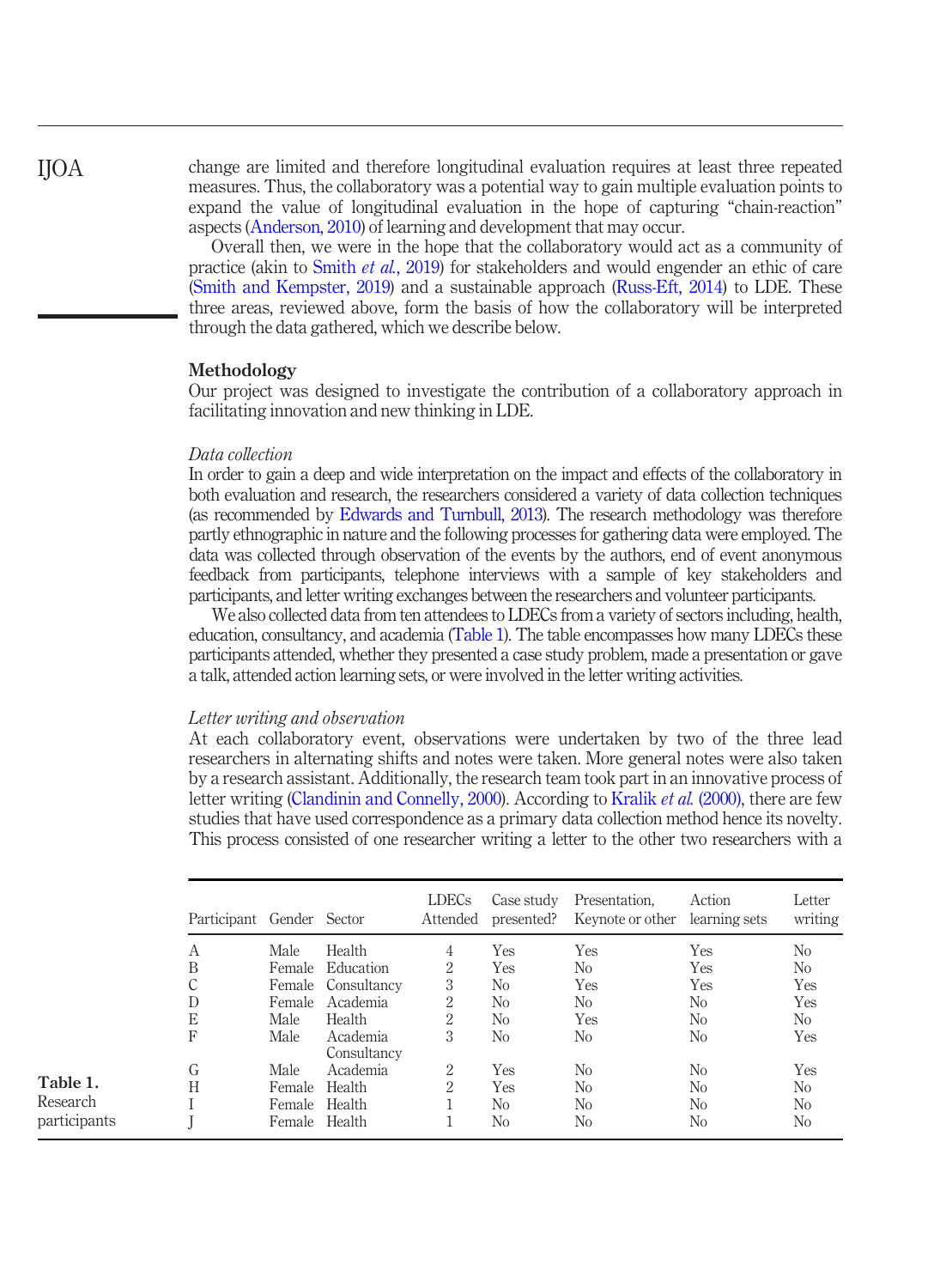pre-arranged order for the next two researchers to respond with their own letters. Between November 2016 and May 2017, the research team completed a number of interactions with this process and collated 17 letters for data purposes. At the January 2017 meeting, six participants were also invited to complete a three-person letter writing exchange process before the April meeting. Details of these participants are presented in [Table 2.](#page-6-0)

Leadership development evaluation

# Postcards

At the end of each meeting, participants were also asked to write thoughts, suggestions and/ or recommendations on postcards. These were then collected by organisers and collated by the research team. Similar to [Polit and Beck \(2006\),](#page-13-18) we felt that these types of memos helped to capture participant's first feelings and impressions and gave space for creative writing in data collection [\(Charmaz, 2006\)](#page-11-12).

## Analysis

This study used thematic analysis to identify patterns and themes within the qualitative data ([Braun and Clarke, 2006](#page-11-13); [Yu and Smith, 2021](#page-14-10)). The analysis was appropriate for this study, as it gives an opportunity to understand the potential of an issue more widely and determine the relationship between concepts ([Marks and Yardley, 2004](#page-13-19)). The results were therefore structured according to this analysis. Five key themes were found in the data that seemed important to the exploration of this use of a collaboratory:

- (1) the importance of networking within LDE;
- (2) creating dynamic shifts in thinking and practice;
- (3) blending theory and practice;
- (4) lacking laboratories; and
- (5) hosting and facilitating.

We will now take the opportunity to discuss these categories and sub-categories in greater detail and draw relevance back to the literature reviewed earlier.

# Findings and discussion

The findings have been separated into the five themes highlighted above. These themes reflect the impact the collaboratory experience has had on the various attendees and also represent a general critique on the notion of"collaboratory" in this particular context.

<span id="page-6-0"></span>

| Participant Gender Sector |        |                         | <b>LDECs</b><br>Attended | Case study<br>presented? | Presentation.<br>Keynote or other | Action<br>learning sets | Letter<br>writing |                       |
|---------------------------|--------|-------------------------|--------------------------|--------------------------|-----------------------------------|-------------------------|-------------------|-----------------------|
| Group 1                   |        |                         |                          |                          |                                   |                         |                   |                       |
| C                         | Female | Consultancy             | 3                        | N <sub>0</sub>           | Yes                               | Yes                     | Yes               |                       |
| F                         | Male   | Academia<br>Consultancy | 3                        | No                       | N <sub>o</sub>                    | No                      | Yes               |                       |
| G                         | Male   | Academia                | 2                        | Yes                      | N <sub>0</sub>                    | No                      | Yes               |                       |
| Group 2                   |        |                         |                          |                          |                                   |                         |                   |                       |
| D                         | Female | Academia                | 2                        | No                       | N <sub>0</sub>                    | No                      | Yes               |                       |
| K                         | Male   | Consultancy             | 3                        | No                       | N <sub>0</sub>                    | No                      | Yes               | Table 2.              |
| L                         | Male   | Academia                | 2                        | No                       | Yes                               | No                      | Yes               | Letter writing groups |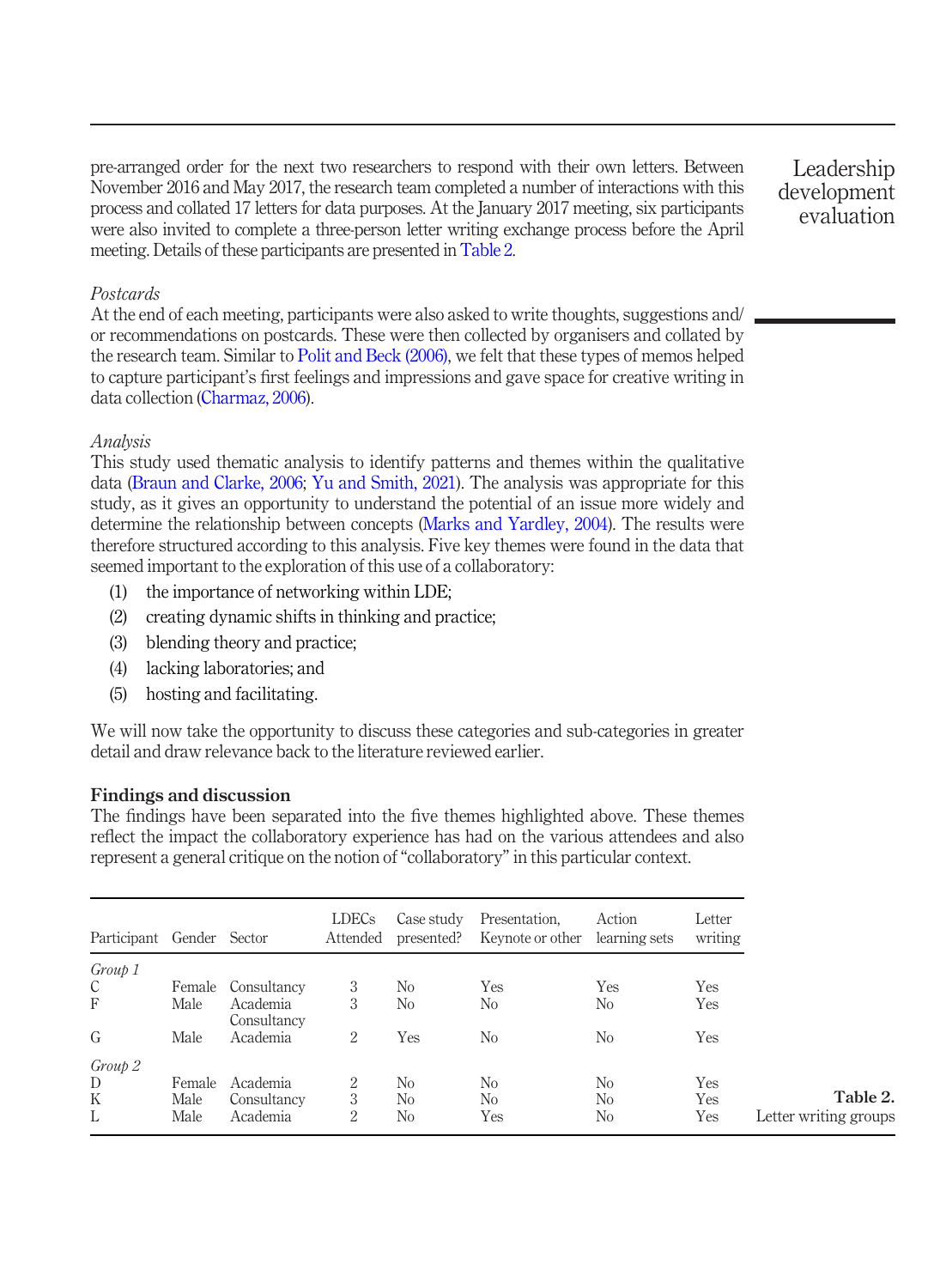Importance of networking within leadership development evaluation

From most of the interviews, and similar to [Dyllick and Muff \(2014\)](#page-12-19), it can be seen that participants appreciated the opportunity for networking and to learn about LDE tools, cases and approaches. This is supported by Participant I who mentioned learning through networking provides them with opportunities to learn from other peoples' experiences:

[...] talking to other people is all that part of networking [...] you pick up stuff from people about lessons learnt and they're valuable if you have those before you start. (Participant I)

Participant F also highlighted the importance of networking within collaboratories:

[...] for me the impact has come through networking and meeting people, I think that those are networks that hopefully will develop and establish into the future [...] (Participant F)

Postcard responses from the events further support the previous point that participants have found the networking opportunity to be particularly useful. The following sums up views in this regard:

Great to have a new pool to network and collaborate with. (Postcard response)

Furthermore, the postcard comments also evidence how useful it was for the attendees to have the opportunity to interact between different sectors, particularly across different areas of the public sectors. For example:

[...] really interesting to hear across different sectors particularly different bits of the public sectors [...] feels like a parallel world that I didn't know anything about but there are a lot of things that are similar as well as different. (Participant B)

One participant went on to highlight how the stress and change of environment and work would act as a motivating factor that, when combined with the networking event and the opportunity to meet people from different sectors, further motivates the participants to enhance their output and boost the planning and evaluating:

[...] I think it's really good to get away from the workplace [...] having that opportunity to meet different people, to think about things differently [...] is really helpful and useful. (Participant I)

The evidence from the findings therefore certainly show the potential for a wider network that promotes a more discursive and relational approach to LDE [\(Anderson, 2010](#page-11-6)). It is also apparent from Participant F's statement that a longitudinal potential for LDE may be found with a collaboratory approach with the hope for networks to be developed into the future. Hence, we might suggest here that a collaboratory approach provides the foundation for evaluating LD over time ([Joseph-Richard](#page-12-14) *et al.*, 2021). The focus on networking also shows the potential for collaboratories to generate an understanding of the impact of LD in differing contexts (cf. [Edwards and Turnbull, 2013](#page-12-12)) and across differing sectors (cf. [Packard](#page-13-10) [and Jones, 2015](#page-13-10)).

# Creating dynamic shifts in thinking and practice

Our findings also suggest a further level of impact beyond just networking whereby the participants are "reframing" their experience of LDE and developing an understanding of the "transference of best practice". Additionally, different participants provided feedback that suggested that their level of open mindedness had been broadened. Consequently, they explored areas outside of their direct field of expertise and their involvement increased to a point where they felt comfortable to lead and talk about evaluation with colleagues and other practitioners:

IJOA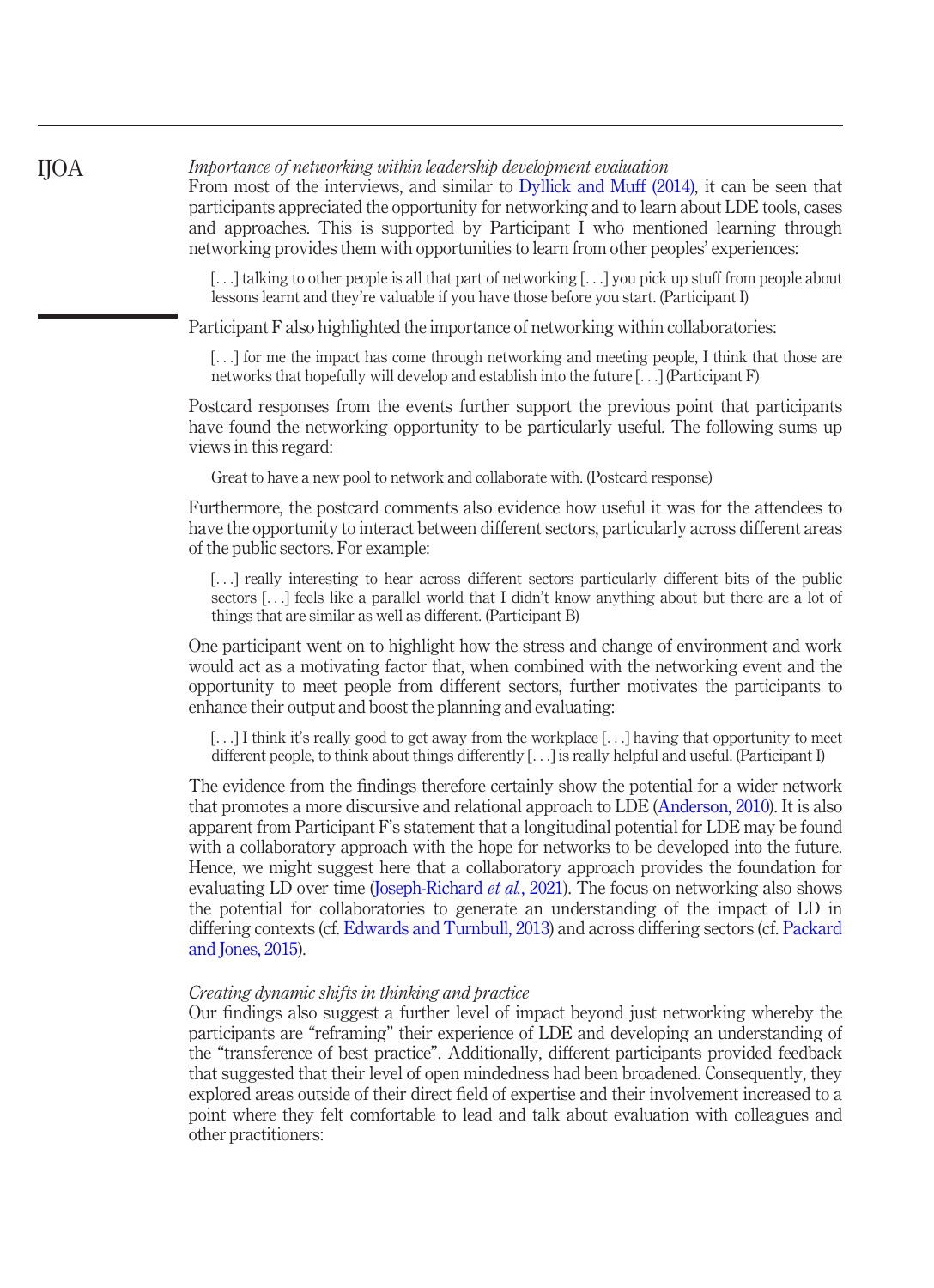I think my involvement has triggered me to lead and talk more about evaluation with colleagues and other practitioners outside of the collaboratories [...] and it's also triggered me when doing some work with somebody else who's also attended the collaboratories [...]. (Participant C)

From the observational and researcher letter data it would seem that further development of the collaboratory would be to re-engage with the case studies continuously and gain further feedback on how various projects are progressing and how the collaboratory process has helped attendees develop new ideas or move their issue forward. This is an opportunity to work more on the process of the collaboratory. At present, the data suggests that we have achieved the collaboration part of the initiative; it seems we have built a committed network that is developing levels of trust. The next phase, we believe, will be to work on the laboratory part of the initiative, whereby we are actively working on case studies, ideally from their inception. Again, here we see the potential of gaining a deeper level of understanding across cultures and contexts as has been highlighted as important factors in evaluating LD initiatives (cf. [Edwards and Turnbull, 2013](#page-12-12); [Joseph-Richard](#page-12-14) et al., 2021).

## Blending theory and practice

During the various sessions, it has been possible to step back and engage with academic content. Furthermore, the inclusion of academics has sparked conversations about the concepts of leadership and change management and how such ideas have changed with time. This has supported critical thinking and analysis of the underpinning assumptions of LD and its evaluation. Within the interview data, there seems to be recognition of the value of engaging with academic content when thinking about evaluation processes:

[...] it made me realise that I hadn't really stepped back and rethought on the concept of leadership [...] how we keep more up to date with leadership theory. (Participant B)

Indeed, attendees reported that the academic content helped them particularly with organisational development:

[...] evidence-based models [...] and change management [...] I found the academic stance helpful particularly in relation to research and evidence based of work. (Participant J)

The use of models in relation to the research and evidence-based work together with the academic content helped people rethink the concept of leadership itself. Here, whilst there may not be a definite experimentation with differing LDE techniques *per se*, we would argue that gaining a more analytical and critical focus on the conceptualisation of leadership is a helpful starting point for developing such experiments and hence working more towards a laboratory that truly attaches to the collaboration already evident.

## Lacking laboratories

As alluded to above, participants reported that there was more focus on the collaboration part than the laboratory, which could benefit from a stronger focus:

I think we've all often thought the laboratory part is a bit weak. (Participant A)

The evidence from the observational and researcher letters data would suggest that there are two possible reasons for this. Firstly, a lack of feeding back at subsequent collaboratories from case study presenters. It seems therefore that more needs to be done to gain further insights from those presenting their work on an on-going basis. The other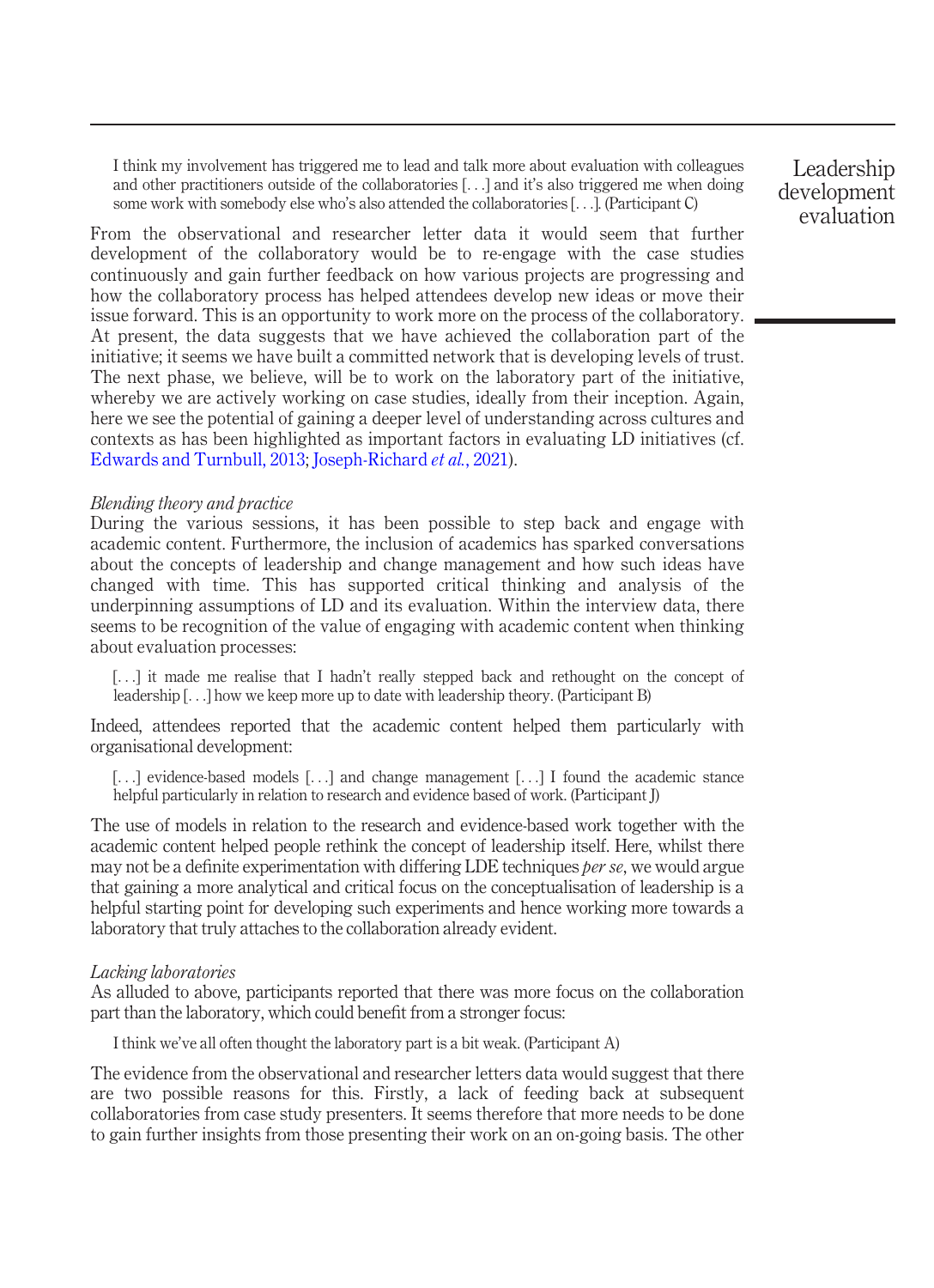reason is a lack of space for experimentation within techniques for evaluating and discussing:

I wonder, therefore, whether we might work towards a day-long session on some case studies/ proposals, and use an open space [...] (Letter 4)

This was an area that the steering group were reacting to already and put measures in place to make this a core part of the events that were run later in the collaboratory series. Yet, it would appear that the collaboratories suffered, in part, perhaps due to a lack of collaborators. Furthermore, from our observations we suggest that an additional issue seemed to be around expectations  $-$  i.e. people expected to be given practical tools, techniques and insights rather than speculating on untested approaches. Although being similar in issue to [Gehlert](#page-12-5) *et al.* (2010), within our context, the issue centred around the significant changes in who participated from collaboratory to collaboratory. This meant that the laboratory conditions concerning the maintenance of all participating was difficult to fully achieve - usually due to day-to-day pressures (beyond the collaboratory itself), which prevented attendance.

## Hosting and facilitating

The evidence from the observational and researcher letter data would suggest that, whilst the hosting and facilitation has been generally of a high standard, there are one or two developments we can make to how the days are run. The first would be the consistency of the facilitation approach as reported by one of the members who was interviewed:

[...] so how can we pull our expertise, develop a way of working in a more consistent way to get a better quality. (Participant E)

However, the same interviewee did suggest that there was something gained from the group discussions:

[...] having a kind of a case study almost or a real-life problem [...] how do we go about evaluating this then and you  $[...]$  in the room  $[...]$  could be really valuable  $[...]$  and really good (Participant E)

The researcher letter data would suggest that developing the way case studies are presented and then re-presented as an on-going process is needed. Thus, we should aim to develop ways to balance facilitation, hosting and research, and how we structure the group discussions to enable greater provocation. Whilst attendance was free-of-charge, participants still had expectations about the need for practical "takeaways" and the lack of consistency of attendance suggests a cherry picking of which sessions they attended (which was counter to the original invite from the organisers, which called for consistent attendance over time). One solution may be to use an action learning set methodology ([Cho and Egan,](#page-11-14) [2009](#page-11-14)) more extensively within the collaboratory events, especially as these groups consistently met and seem to have had impact between collaboratory sessions.

# Conclusions and implications for research and practice

In summary, the collaboratory allows networking opportunities between specialists of different sectors as well as motivating participants to enhance their planning and evaluation of LD. It is necessary, however, to further develop interactions between those commissioning leadership, community and organisation evaluation and the attendees. This, of course, was our aspiration but was difficult to achieve in practice due to the issues outlined in our findings. Additionally, whilst we saw some benefit from cross-sector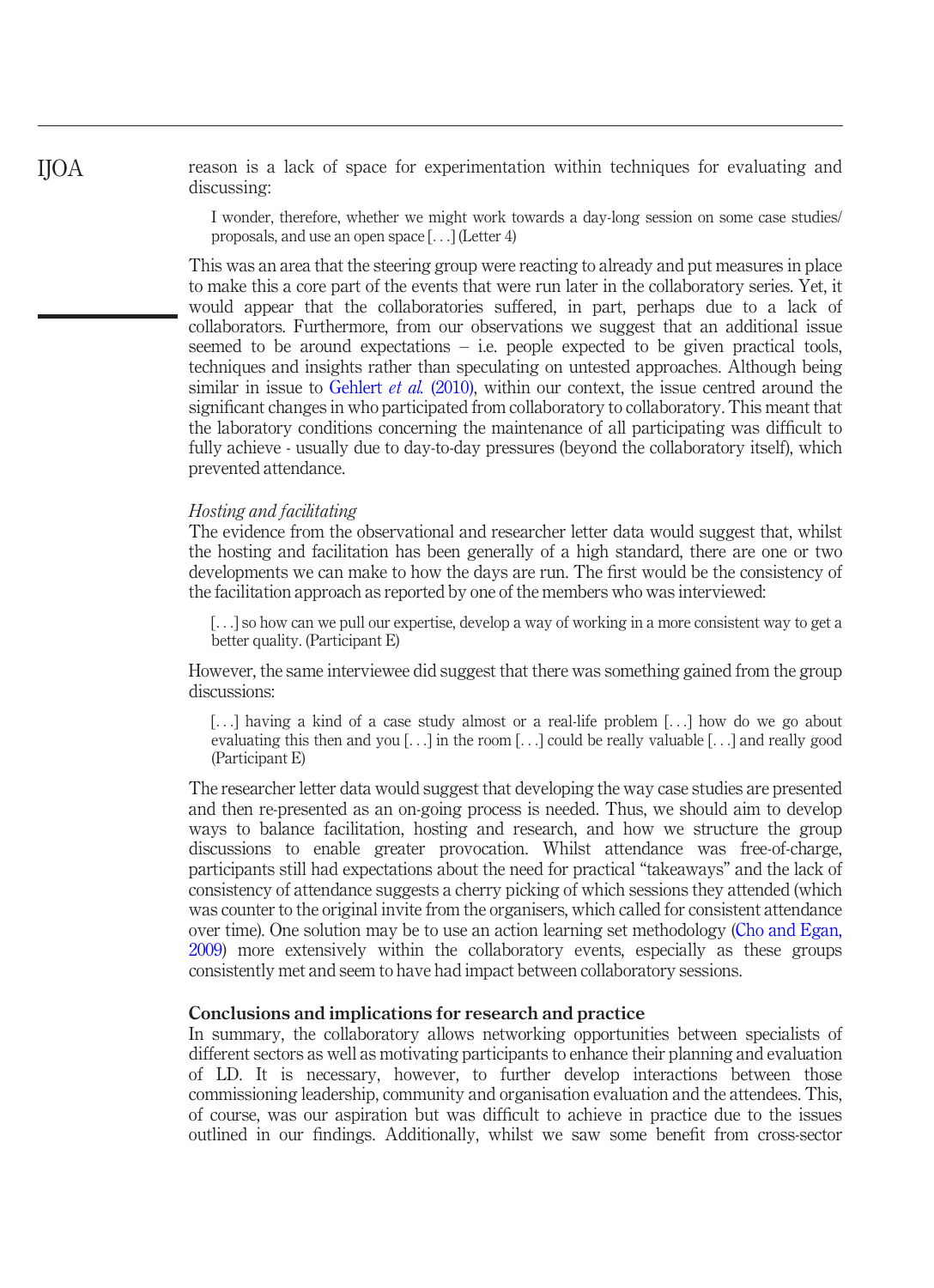engagement within the collaboratory, our view is that for a collaboratory to also achieve a deeper impact it needs to attract a wider mix of participants with engagement from more private and charitable sector organisations. This was an area we felt we lacked impact. This was not for lack of trying, but, as we highlight above, participants had quite different aims and/or expectations from their involvement. This seems to mirror wider issues in promoting and sustaining academic-practitioner engagement [\(Bartunek and Rynes, 2014](#page-11-15)). To gain interactions that relate more to tensions and contradictions, which brings to the fore the deeper complexities involved in LDE [\(Jarvis](#page-12-7) *et al.*, 2013; [Kennedy](#page-12-8) *et al.*, 2013; [Turnbull and](#page-14-6) [Edwards, 2005\)](#page-14-6) would need a wider participation than we were able to attract. By this we mean that future collaboratories or similar action-based approaches should include a wider array of commissioners, managers, leaders and evaluators that recognises the level of complexity involved in any evaluation process. Our research also suggests, however, that there are inherent challenges and difficulties in achieving this in reality and hence this part of establishing a collaboratory approach needs careful consideration, even negotiation and ultimately, commitment.

Also, as previously reported, participants suggested that a more consistent group of attendees would enable the collaboratories to have a stronger connection between thoughts and actions. The evidence from the observational and researcher letter data would suggest that this is an area that participants would like to see further developed as they have benefited already from the mix of people engaged in the collaboratory. As we highlight above though this also wasn't for a lack of trying but it seemed participants didn't tend to prioritise their engagement except where they had some associated motivation (e.g. studying a course, seeking a CPD opportunity, building strategic relationships to win further work, etc.).

Lastly, whilst there was evidence of a co-production of theory and practice within the data, we feel that this lacks a critical depth. For example, we would argue that whilst there is evidence of discussing and transferring ideas around theory of change [\(Watkins](#page-14-5) *et al.*, 2011) for example, we are not sure as to the level participants went away with differing views on more underlying issues such as resistance ([Carroll and Nicholson, 2014](#page-11-8)), complexity [\(Larsson](#page-12-20) et al., 2020b), distance [\(Larsson](#page-12-9) et al., 2020a), acculturation ([Tomlinson](#page-14-7) et al., 2013) or the masculine nature of LD ([Stead, 2014](#page-13-7)). All these issues have been researched recently and LDE researchers and practitioners, we argue, would benefit from better awareness of the implications for the design and evaluation of LD programmes. Furthermore, we think that there may also be an underlying issue here about people's resistance and/or reluctance to really engage with the complexities of the issues, as doing so may undermine their perceived level of professional expertise and credibility. We suggest therefore that further research using, and experimenting with, a collaboratory and/or other action learning approaches should investigate how critical notions can be further inculcated into the agenda and the impact of them gauged on practice. We believe, however, that this is challenging, as mentioned earlier, a critical approach requires deep questioning about the nature of reality and knowledge. This is not a simple case of learning and measuring impact, it should be far more transformative in nature.

Overall, there are several strands to take from this paper, especially in practical terms. We have contributed to the knowledge base concerning collaboratories by offering insights into a series of LDE activities. Empirical evidence around the concept of collaboratory is limited. Indeed, there is plenty for practitioners to take away from our experiences and apply into other similar LDE initiatives as well as engaging with the issues outlined concerning the evaluation part of LDEs in particular. The honest insights explored in terms of successes and limitations provide a genuine platform for others to learn from our rich experiences at a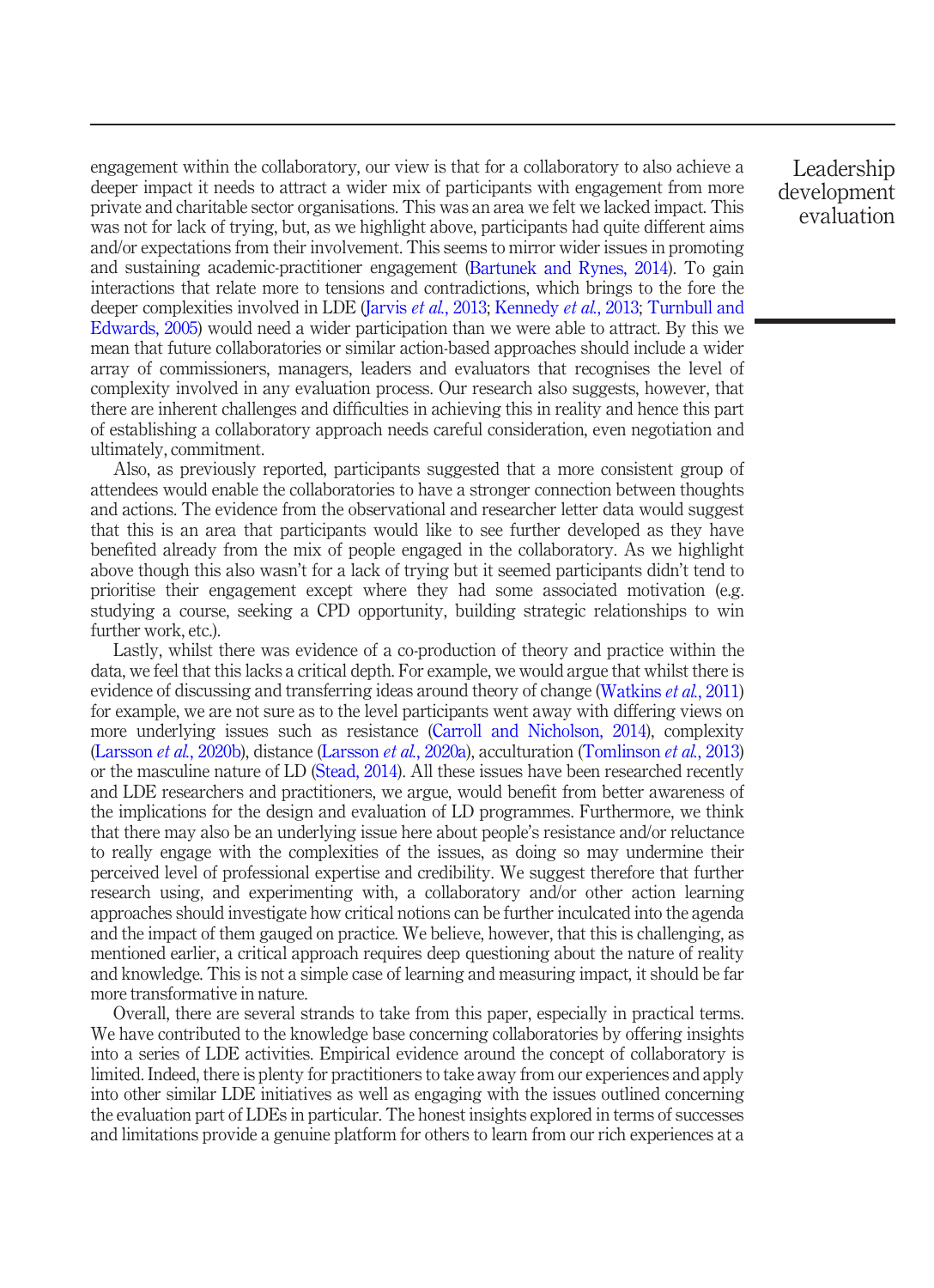deep level. Whilst the collaboratory approach we originally designed, may not have been fully achieved in practice, we did find some benefit in this type of social lab ([Hassan, 2014\)](#page-12-4) and would recommend that LDE continues to share knowledge and experience in this way. Future research is perhaps needed to further develop the use of collaboratories as a means of creating greater evaluation capacity amongst those commissioning and delivering LD. Yet, what the collaboratory has shown is that it has the potential to engage with those complex, longitudinal challenges within LDE activities as previously identified within the literature by its duration and the feeding back of previous cases.

## References

- <span id="page-11-6"></span>Anderson, L. (2010), "Talking the talk'–a discursive approach to evaluating management development", Human Resource Development International, Vol. 13 No. 3, pp. 285-298.
- <span id="page-11-15"></span>Bartunek, J.M. and Rynes, S.L. (2014), "Academics and practitioners are alike and unlike: the paradoxes of academic–practitioner relationships", Journal of Management, Vol. 40 No. 5, pp. 1181-1201.
- <span id="page-11-9"></span>Belling, R., James, K. and Ladkin, D. (2004), "Back to the workplace: how organizations can improve support for management learning and development", Journal of Management Development, Vol. 23 No. 3, pp. 234-255.
- <span id="page-11-10"></span>Black, A.M. and Earnest, G.W. (2009), "Measuring the outcomes of leadership development programs", Journal of Leadership and Organizational Studies, Vol. 16 No. 2, pp. 184-196.
- <span id="page-11-1"></span>Bos, N., Zimmerman, A., Olson, J., Yes, J., Yerkie, J., Dahl, E. and Olson, D. (2007), "From shared databases to communities of practice: a taxonomy of collaboratories", *Journal of Computer*-Mediated Communication, Vol. 12 No. 2, pp. 652-672.
- <span id="page-11-2"></span>Brabham, D.C. (2008), "Crowdsourcing as a model for problem solving: an introduction and cases", Convergence: The International Journal of Research into New Media Technologies, Vol. 14 No. 1, pp. 75-90.
- <span id="page-11-13"></span>Braun, V. and Clarke, V. (2006), "Using thematic analysis in psychology", Qualitative Research in Psychology, Vol. 3 No. 2, pp. 77-101.
- <span id="page-11-5"></span>Burns, D. (2009), "How can complexity theory contribute to more effective development and aid evaluation?", Dialogue at the Diana, Princess of Wales Memorial Fund, London, UK, 3 July, Panos London, pp. 1-19.
- <span id="page-11-7"></span>Carden, L.L. and Callahan, J.L. (2007), "Creating leaders or loyalists? Conflicting identities in a leadership development programme", *Human Resource Development International*, Vol. 10 No. 2, pp. 169-186.
- <span id="page-11-8"></span>Carroll, B. and Nicholson, H. (2014), "Resistance and struggle in leadership development", Human Relations, Vol. 67 No. 11, pp. 1413-1436.
- <span id="page-11-12"></span>Charmaz, K. (2006), Constructing Grounded Theory: A Practical Guide through Qualitative Analysis, Sage, London.
- <span id="page-11-14"></span>Cho, Y. and Egan, T.M. (2009), "Action learning research: a systematic review and conceptual framework", Human Resource Development Review, Vol. 8 No. 4, pp. 431-462.
- <span id="page-11-11"></span>Clandinin, D.J. and Connelly, M.F. (2000), Narrative Inquiry: Experience and Story in Qualitative Research, Jossey-Bass A Wiley Imprint, San Francisco, CA.
- <span id="page-11-3"></span>Clark, J.S., Porath, S., Thiele, J. and Jobe, M. (2020), Action Research, New Prairie Press, Manhattan.
- <span id="page-11-4"></span>Day, D.V., Fleenor, J.W., Atwater, L.E., Sturm, R.E. and Mckee, R.A. (2014), "Advances in leader and leadership development: a review of 25 years of research and theory", The Leadership Quarterly, Vol. 25 No. 1, pp. 63-82.
- <span id="page-11-0"></span>Douglas, S., Merritt, D., Roberts, R. and Watkins, D. (2022), "Systemic leadership development: impact on organizational effectiveness", International Journal of Organizational Analysis, Vol. 30 No. 2, pp. 568-588.

IJOA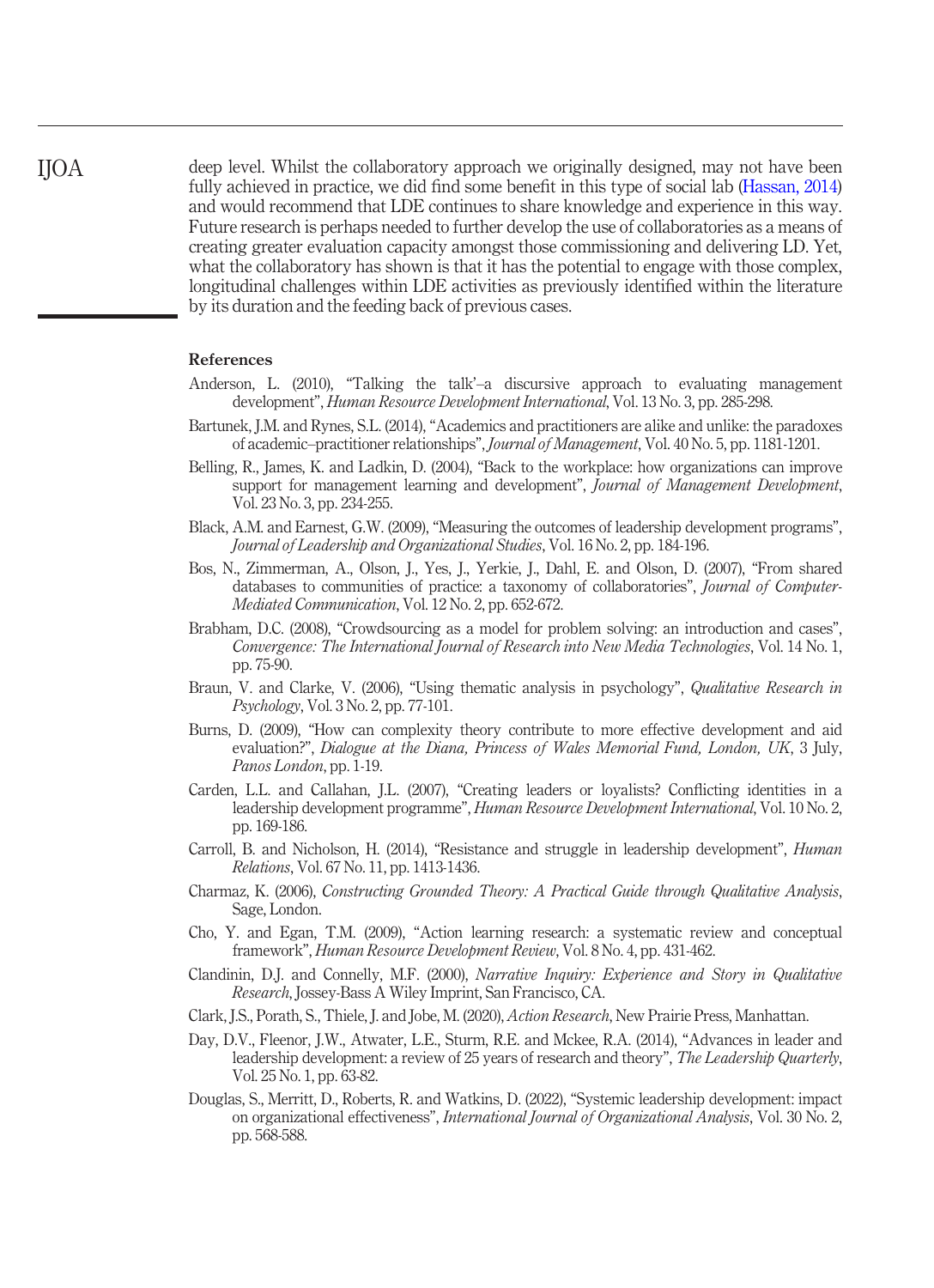- <span id="page-12-19"></span>Dyllick, T. and Muff, K. (2014), "'Students leading collaboratories', university of St. Gallen", in Muff, K. (Ed.), The Collaboratory, Greenleaf Publishing, Sheffield, pp. 134-139.
- <span id="page-12-12"></span>Edwards, G.P. and Turnbull, S. (2013), "Towards a cultural approach to evaluating leadership development", Advances in Developing Human Resources, Vol. 15 No. 1, pp. 46-60.
- <span id="page-12-11"></span>Edwards, G.P., Elliott, C., Iszatt-White, M. and Schedlitzki, D. (2015), "Using creative techniques in leadership learning and development: an introduction", Advances in Developing Human Resources, Vol. 17 No. 3, pp. 279-288.
- <span id="page-12-3"></span>Finholt, T.A. (2003), "Collaboratories as a new form of scientific organization", *Economics of Innovation* and New Technology, Vol. 12 No. 1, pp. 5-25.
- <span id="page-12-5"></span>Gehlert, S., Murray, A., Sohmer, D., McClintock, M., Conzen, S. and Olopade, O. (2010), "The importance of transdisciplinary collaborations for understanding and resolving health disparities", Social Work in Public Health, Vol. 25 Nos 3/4, pp. 408-422.
- <span id="page-12-15"></span>Grove, J., Kibel, B. and Haas, T. (2007), "EvaluLEAD: an open-systems perspective on evaluating leadership development", in Hannum, K., Martineau, J.W. and Reinelt, C. (Eds), The Handbook of Leadership Development Evaluation, Jossey-Bass, San Francisco, CA, pp. 71-110.
- <span id="page-12-4"></span>Hassan, Z. (2014), The Social Labs Revolution: A New Approach to Solving Our Most Complex Challenges, Berrett-Koehler Publishers, San Francisco, CA.
- <span id="page-12-2"></span>Hernez-Broome, G. and Hughes, R.J. (2004), "Leadership development: past, present, and future", Human Resource Planning, Vol. 27 No. 1, pp. 24-32.
- <span id="page-12-0"></span>Howieson, B. and Grant, K. (2020), "Editorial", *Journal of Management Development*, Vol. 39 No. 1, pp. 1-3.
- <span id="page-12-17"></span>Jacobsen, C.B. and Andersen, L.B. (2015), "Is leadership in the eye of the beholder? A study of intended and perceived leadership practices and organizational performance", Public Administration Review, Vol. 75 No. 6, pp. 829-841.
- <span id="page-12-7"></span>Jarvis, C., Gulati, A., McCririck, V. and Simpson, P. (2013), "Leadership matters: tensions in evaluating leadership development", Advances in Developing Human Resources, Vol. 15 No. 1, pp. 27-45.
- <span id="page-12-14"></span>Joseph-Richard, P., Edwards, G. and Hazlett, S.-A. (2021), "Leadership development outcomes research and the need for a time-sensitive approach", Human Resource Development International, Vol. 24 No. 2, pp. 173-199.
- <span id="page-12-16"></span>Kellogg Foundation (2002), Evaluating Outcomes and Impacts: A Scan of 55 Leadership Development Programs, Kellogg Foundation, Battle Creek.
- <span id="page-12-1"></span>Kempster, S., Turner, A. and Edwards, G. (2018), Field Guide to Leadership Development, Edward Elgar, Cheltenham.
- <span id="page-12-8"></span>Kennedy, F., Carroll, B. and Francoeur, J. (2013), "Mindset not skill set: evaluating in new paradigms of leadership development", Advances in Developing Human Resources, Vol. 15 No. 1, pp. 10-26.
- <span id="page-12-10"></span>King, E. and Nesbit, P. (2015), "Collusion with denial: leadership development and its evaluation", Journal of Management Development, Vol. 34 No. 2, pp. 134-152.
- <span id="page-12-18"></span>Kralik, D., Koch, T. and Brandy, B.M. (2000), "Pen pals: correspondence as a method for data generation in qualitative research", Journal of Advanced Nursing, Vol. 31 No. 4, pp. 909-917.
- <span id="page-12-9"></span>Larsson, M., Carsten, M. and Knudsen, M. (2020a),"Good intentions gone awry: investigating a strategically oriented MLD program", Journal of Management Development, Vol. 39 No. 3, pp. 334-354.
- <span id="page-12-20"></span>Larsson, M., Holmberg, R. and Kempster, S. (2020b), "It's the organization that is wrong': exploring disengagement from organizations through leadership development", Leadership, Vol. 16 No. 2, pp. 141-162.
- <span id="page-12-6"></span>Lee, S. and Bozeman, B. (2005), "The impact of research collaboration on scientific productivity", Social Studies of Science, Vol. 35 No. 5, pp. 673-702.
- <span id="page-12-13"></span>McCray, J., Warwick, R. and Palmer, A. (2018), "The impact of an action learning programme on the development of doctors' leadership practice in an NHS trust", *International Journal of Training* and Development, Vol. 22 No. 1, pp. 69-85.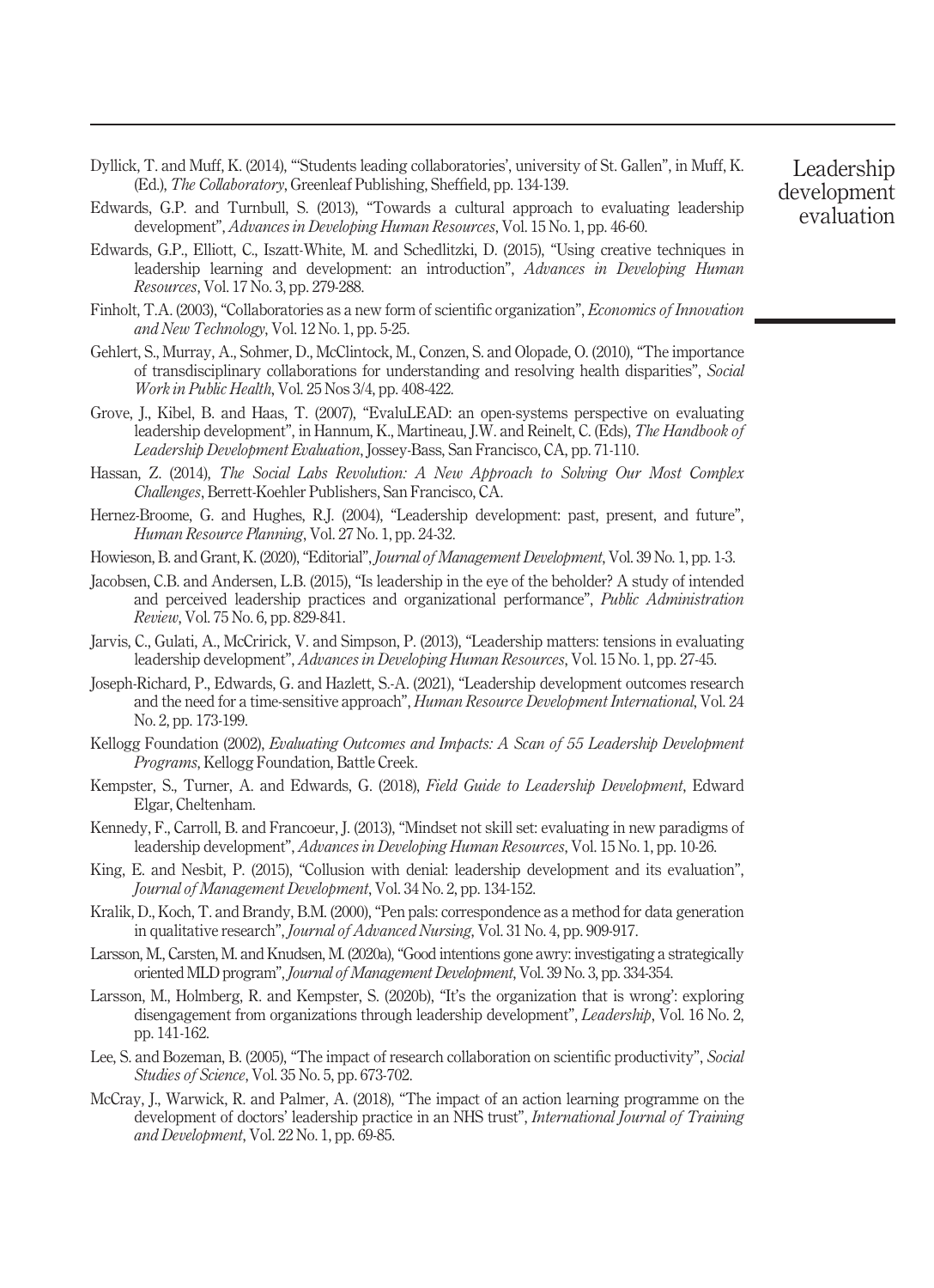<span id="page-13-19"></span>Marks, D. and Yardley, L. (2004), Research Methods for Clinical and Health Psychology, Sage, London.

- <span id="page-13-11"></span>Marsick, V.J. and Watkins, K.E. (2001), "Informal and incidental learning", New Directions for Adult and Continuing Education, Vol. 2001 No. 89, pp. 25-34.
- <span id="page-13-12"></span>Marvel, I. and Pitts, D. (2014), "What we talk about when we talk about management effects: a substantively motivated approach to panel data estimation", International Journal of Public Administration, Vol. 37 No. 3, pp. 183-192.
- <span id="page-13-8"></span>Mate, S.E., McDonald, M. and Do, T. (2019), "The barriers and enablers to career and leadership development: an exploration of women's stories in two work cultures", *International Journal of* Organizational Analysis, Vol. 27 No. 4, pp. 857-874.
- <span id="page-13-0"></span>Megheirkouni, M. and Mejheirkouni, A. (2020), "Leadership development trends and challenges in the twenty-first century: rethinking the priorities", *Journal of Management Development*, Vol. 39 No. 1, pp. 97-124.
- <span id="page-13-6"></span>Melin, G. and Persson, O. (1996), "Studying research collaboration using co-authorships", Scientometrics, Vol. 36 No. 3, pp. 363-377.
- <span id="page-13-1"></span>Muff, K. (2014), "Defining the collaboratory", in Muff, K. (Ed.), The Collaboratory: A Co-Creative Stakeholder Engagement Process for Solving Complex Problems, Routledge, New York, NY.
- <span id="page-13-5"></span>Muff, K. (2016), "The collaboratory: a common transformative space for individual, organizational and societal transformation", Journal of Corporate Citizenship, Vol. 2016 No. 62, pp. 91-108.
- <span id="page-13-3"></span>Nix, M., McNamara, P., Genevero, J., Vargas, N., Mistry, K., Fournier, A., Shofer, M., Lomotan, E., Miller, T., Ricciardi, R. and Bierman, A.S. (2018), "Learning collaboratives: insights and a new taxonomy from AHRQ's two decades of experience", Health Affairs, Vol. 37 No. 2, pp. 205-212.
- <span id="page-13-13"></span>Oberfield, Z.W. (2014), "Accounting for time: a longitudinal examination of the range of leadership theory", Journal of Public Administration Research and Theory, Vol. 24 No. 2, pp. 407-429.
- <span id="page-13-10"></span>Packard, T. and Jones, L. (2015), "An outcomes evaluation of a leadership development initiative", Journal of Management Development, Vol. 34 No. 2, pp. 153-168.
- <span id="page-13-18"></span>Polit, D.F. and Beck, C.T. (2006), "The content validity index: are you sure you know what's being reported? Critique and recommendations", Research in Nursing and Health, Vol. 29 No. 5, pp. 489-497.
- <span id="page-13-9"></span>Raelin, J. (2004), "Don't bother putting leadership into people", Academy of Management Executive, Vol. 18 No. 3, pp. 131-135.
- <span id="page-13-17"></span>Russ-Eft, D.F. (2014), "Human resource development, evaluation, and sustainability: what are the relationships?", Human Resource Development International, Vol. 17 No. 5, pp. 545-559.
- <span id="page-13-2"></span>San Martín-Rodríguez, L., Beaulieu, M.D., D'Amour, D. and Ferrada-Videla, M. (2005), "The determinants of successful collaboration: a review of theoretical and empirical studies", Journal of Interprofessional Care, Vol. 19 No. sup1, pp. 132-147.
- <span id="page-13-14"></span>Singer, J.D. and Willett, J.B. (2003), Applied Longitudinal Data Analysis: Modelling Change and Event Occurrence, Oxford University Press, New York, NY.
- <span id="page-13-16"></span>Smith, S. and Kempster, S. (2019), "In whose interest? Exploring care ethics within transformative learning", Management Learning, Vol. 50 No. 3, pp. 302-318.
- <span id="page-13-15"></span>Smith, S., Kempster, S. and Wenger-Trayner, E. (2019), "Developing a program community of practice for leadership development", Journal of Management Education, Vol. 43 No. 1, pp. 62-88.
- <span id="page-13-7"></span>Stead, V. (2014), "The gendered power relations of action learning: a critical analysis of women's reflections on a leadership development programme", *Human Resource Development* International, Vol. 17 No. 4, pp. 416-437.
- <span id="page-13-4"></span>Steiner, G. and Posch, A. (2006), "Higher education for sustainability by means of transdisciplinary case studies: an innovative approach for solving complex, real-world problems", *Journal of Cleaner* Production, Vol. 14 Nos 9/11, pp. 877-890.